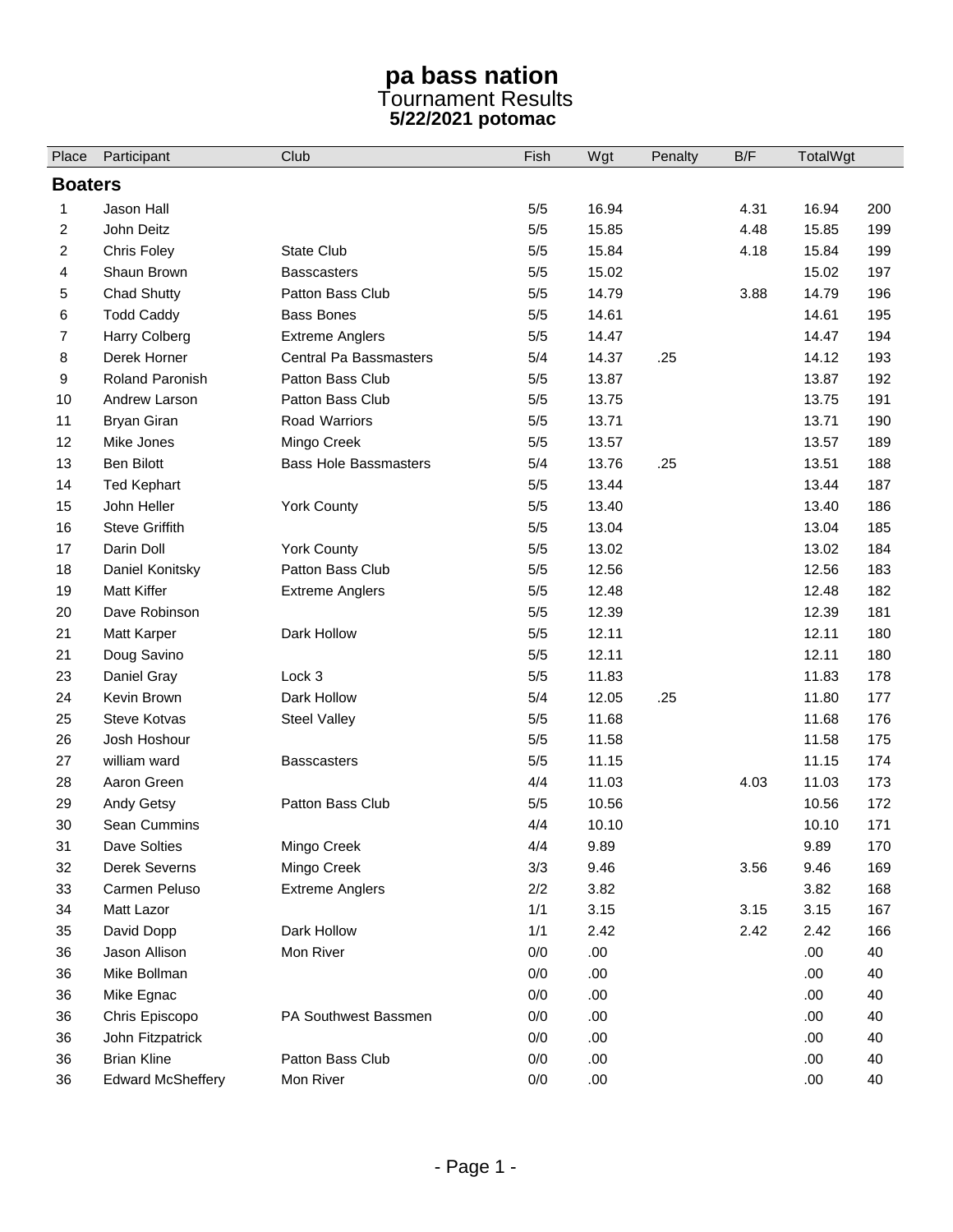## **pa bass nation**  Tournament Results **5/22/2021 potomac**

| Place          | Participant     | Club             |     | Wgt | Penalty | B/F | TotalWgt |    |
|----------------|-----------------|------------------|-----|-----|---------|-----|----------|----|
| <b>Boaters</b> |                 |                  |     |     |         |     |          |    |
| 36             | Scott Mislevy   | Patton Bass Club | 0/0 | .00 |         |     | .00      | 40 |
| 36             | Mike Moran      | Road Warriors    | 0/0 | .00 |         |     | .00      | 40 |
| 36             | Andre Powell    |                  | 0/0 | .00 |         |     | .00      | 40 |
| 36             | Josh Reese      |                  | 0/0 | .00 |         |     | .00      | 40 |
| 36             | Michael Savino  |                  | 0/0 | .00 |         |     | .00      | 40 |
| 36             | Chris Washinger | Dark Hollow      | 0/0 | .00 |         |     | .00      | 40 |